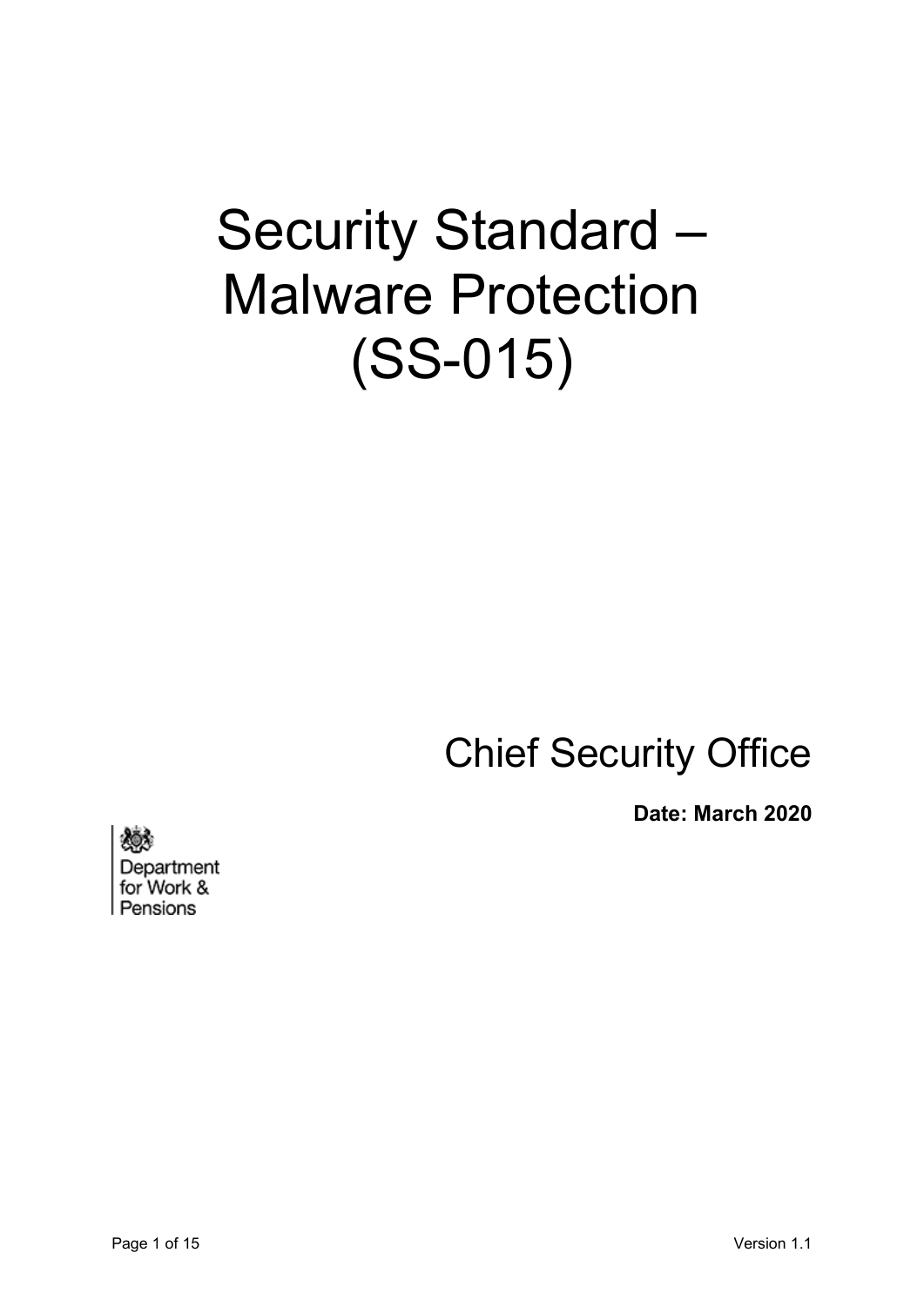## <span id="page-1-0"></span>**1. Revision History**

| <b>Version</b> | <b>Author</b> | <b>Description</b>                                                       | <b>Date</b> |
|----------------|---------------|--------------------------------------------------------------------------|-------------|
| 0.1            |               | <b>First Draft</b>                                                       | 09/11/16    |
| 0.2            |               | Adoption of Table Format                                                 | 22/11/16    |
| 0.3            |               | Merging of Comments and Peer<br>Review. Applied to Standard<br>Template. | 12/12/16    |
| $0.4 - 0.5$    |               | Moved to new template and minor<br>updates to content                    | 22/02/17    |
| 1.0            |               | 1 <sup>st</sup> published version                                        | 20/03/2017  |
| 1.1            |               | Version for external publication                                         | 30/03/2020  |

# <span id="page-1-1"></span>**2. Distribution**

| Version | Role/Area | <b>Role</b> | <b>Date</b> |
|---------|-----------|-------------|-------------|
|         |           |             |             |
|         |           |             |             |

# <span id="page-1-2"></span>**3. Approval History**

| <b>Version</b> | <b>Approver Title</b> | <b>Role</b>                       | <b>Date</b> |
|----------------|-----------------------|-----------------------------------|-------------|
|                |                       | <b>DWP Chief Security Officer</b> | 20/03/2017  |
|                |                       | <b>Chief Security Officer</b>     | 30/03/2020  |

**This document will be reviewed for continued completeness, relevancy and accuracy within 1 year of being granted "final" status, and at yearly intervals thereafter**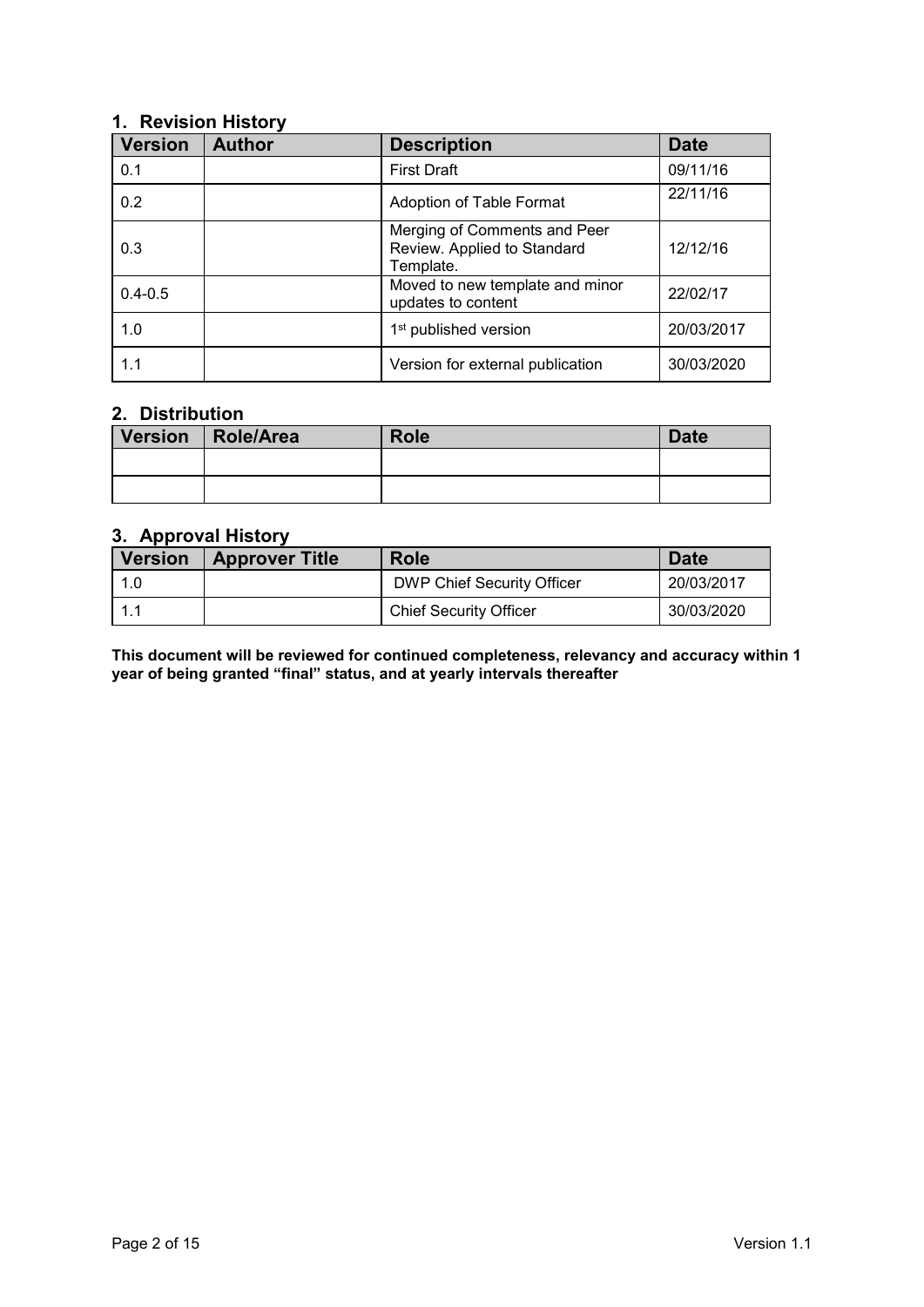# Contents

| $\mathbf 1$ . |        |  |  |
|---------------|--------|--|--|
| 2.            |        |  |  |
| 3.            |        |  |  |
| 4.            |        |  |  |
| 5.            |        |  |  |
| 6.            |        |  |  |
| 7.            |        |  |  |
| 8.            |        |  |  |
| 9.            |        |  |  |
| 10.           |        |  |  |
|               | 10.1.  |  |  |
|               | 10.2.  |  |  |
|               | 10.3.  |  |  |
|               | 10.4.  |  |  |
|               | 10.5.  |  |  |
|               | 10.6.  |  |  |
|               | 10.7.  |  |  |
|               | 10.8.  |  |  |
|               | 10.9.  |  |  |
|               | 10.10. |  |  |
|               | 10.11. |  |  |
|               | 10.12. |  |  |
|               | 10.13. |  |  |
|               | 10.14. |  |  |
|               | 10.15. |  |  |
|               | 10.16. |  |  |
|               | 10.17. |  |  |
|               |        |  |  |
| 12.           |        |  |  |
| 13.           |        |  |  |
| 14.           |        |  |  |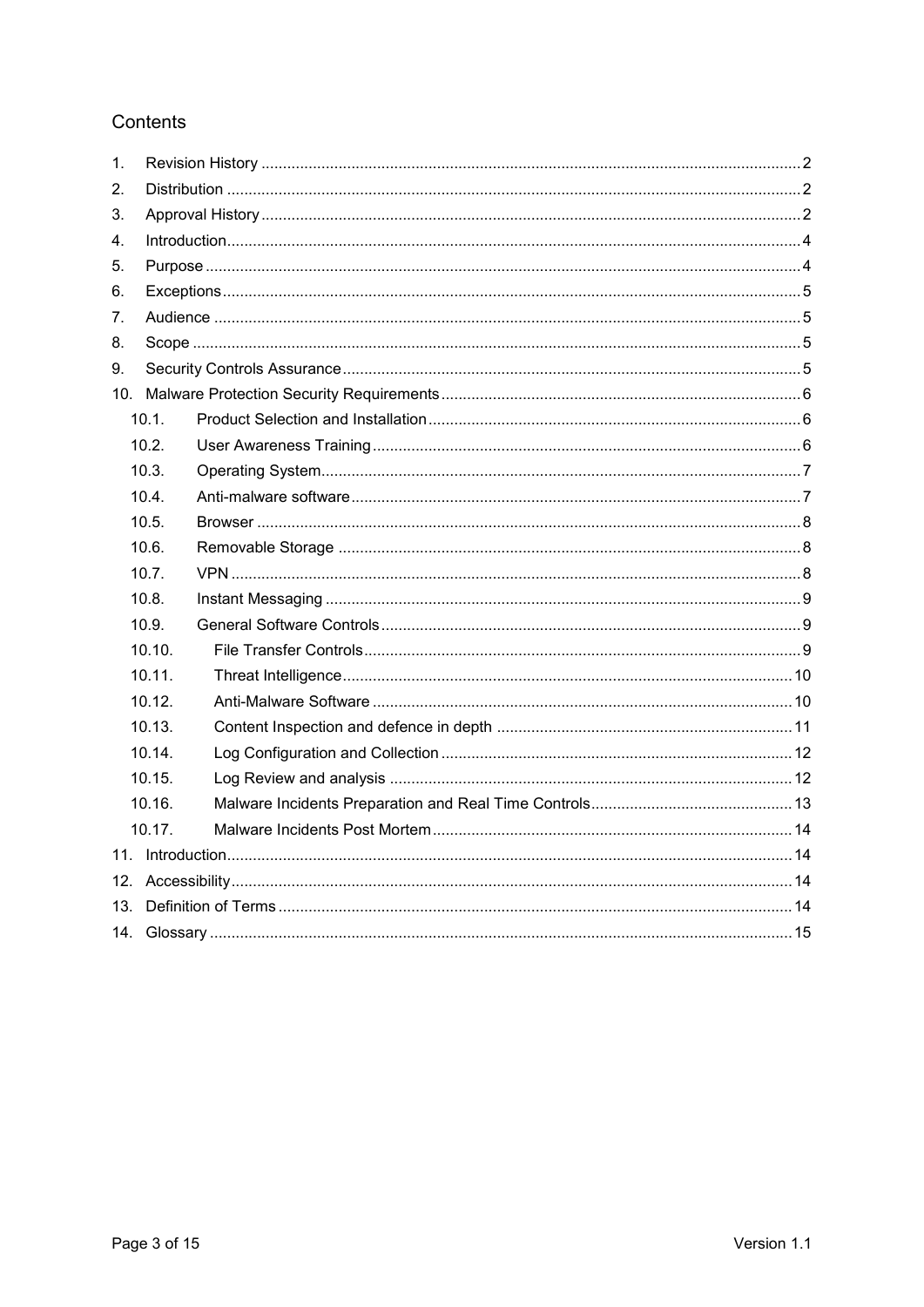## <span id="page-3-0"></span>**4. Introduction**

4.1.This Malware Protection Security Standard provides the list of controls that are required to secure User Access Devices, Servers and infrastructure components to an Authority approved level of security. This standard provides a list of security controls to protect citizen and operational data to be stored or processed in order to minimise the risk from known threats both physical and logical to an acceptable level for operations.

Quoting NIST (National Institute of Standards and Technology) the definition of malware is:

"*Malware, also known as malicious code, refers to a program that is covertly inserted into another program with the intent to destroy data, run destructive or intrusive programs, or otherwise compromise the confidentiality, integrity, or availability of the victim's data, applications, or operating system.*

*Malware is the most common external threat to most hosts, causing widespread damage and disruption and necessitating extensive recovery efforts within most organizations."*

## **Statement of Applicability of this standard:**

Traditionally malware protection and mitigation has been associated with desktop endpoints exclusively. However, there are a number of usage cases for malware based controls. Agent based malware mitigation software MUST be considered on desktop endpoints, mobile end points, indeed all End User Devices along with all server end points (physical and virtual including Hypervisor) and at the content inspection and inline infrastructure layers.

Malware detection capability MUST be considered on webserver end points, mail server endpoints, remote access server's/ VPN concentrators, firewalls, proxy and reverse proxy servers and intrusion prevention systems

4.2.Furthermore, the security controls presented in this standard are taken from the international best practice for Malware Protection and have been tailored for Authority suitability.

#### <span id="page-3-1"></span>**5. Purpose**

- 5.1.The purpose of this document is to enable Suppliers to work to a defined set of security requirements which enable solutions to be developed, deployed and managed to Authority security standards, which are based upon international best practice for Malware Protection deployments.
- 5.2.Secondly, this standard provides a means to conduct compliance based technical security audits.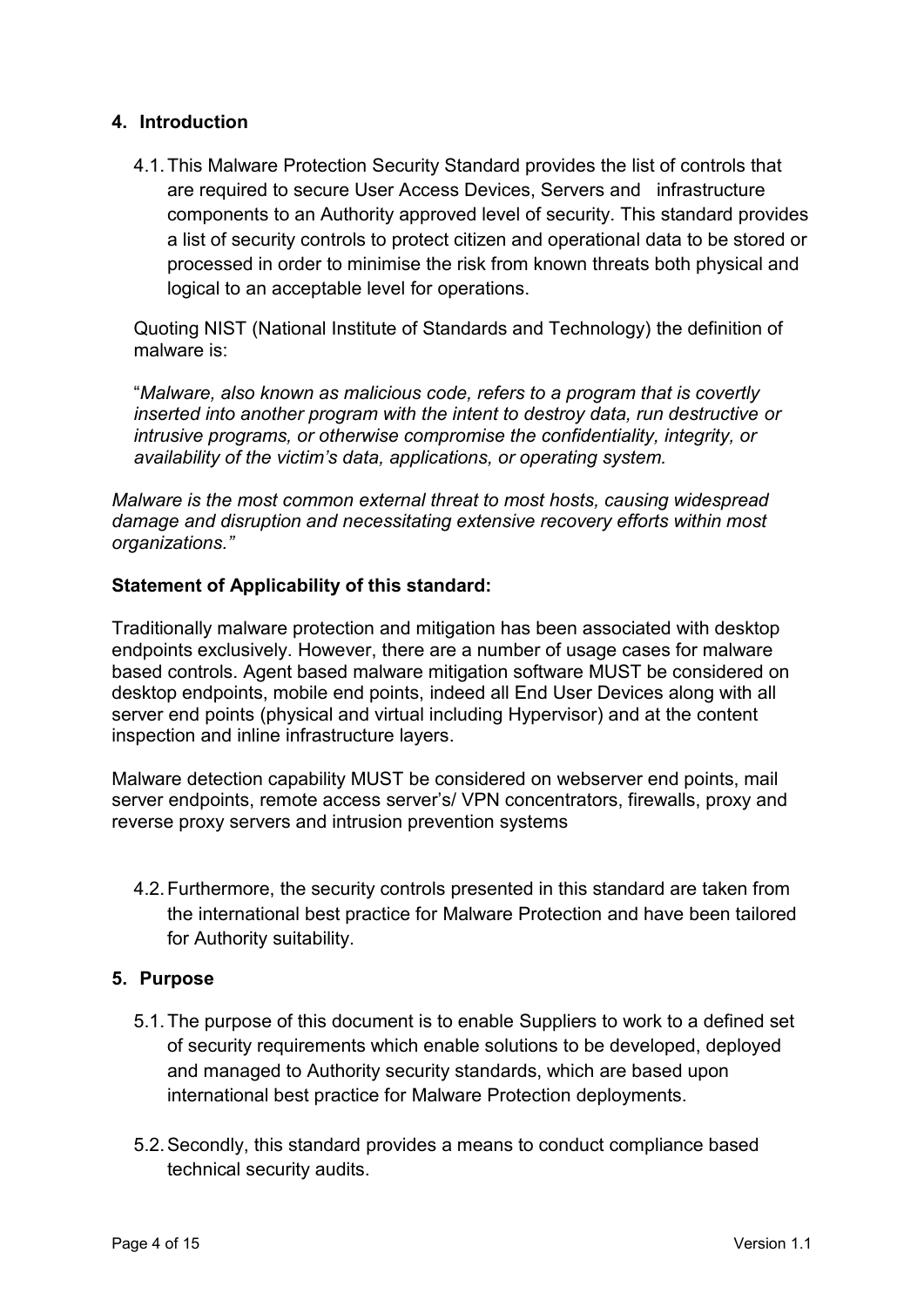# <span id="page-4-0"></span>**6. Exceptions**

- 6.1.Any exceptions to the application of this standard or where controls cannot be adhered to MUST be presented to the Authority where appropriate. This MUST be carried out prior to deployment and managed through the design caveats or exception process.
- 6.2.Such exception requests may invoke the Risk Management process in order to clarify the potential impact of any deviation to the configuration detailed in this standard.
- 6.3.Exceptions to this standard MUST be maintained on a risk register for accountability, traceability and security governance reporting to the Authority.

#### <span id="page-4-1"></span>**7. Audience**

This standard is intended for Suppliers, system administrators, security groups, and IT staff involved in securing environments for Authority systems and applications and provides requirements on how to manage malware mitigation, logging and incident handling

#### <span id="page-4-2"></span>**8. Scope**

- 8.1.This standard is to cover systems handling data within the OFFICIAL tier of the Government Security Classification Policy (GSCP). All endpoints that are capable of having Anti-Malware software based agents installed to help protect against and remediate infection, MUST meet all the requirements in this standard to attest to meet the Authority standard. All endpoints that are also receiving auxiliary agentless anti-malware mitigation via IDS/ IPS, Next Generation Sandboxing devices, and other Content Inspection devices MUST meet all of the logging and incident handling requirements.
- 8.2.The security control requirements laid out in this standard are product agnostic and applicable for all Information systems that provide services to the Authority.
- 8.3.In the event of uncertainty on the controls laid out in this standard please contact the Authority for guidance and support on items which require clarification.

#### <span id="page-4-3"></span>**9. Security Controls Assurance**

9.1.Controls presented in this standard or referred to via this standard may be subjected to a formalised IT Health Check penetration test to provide evidence of adequacy and effectiveness.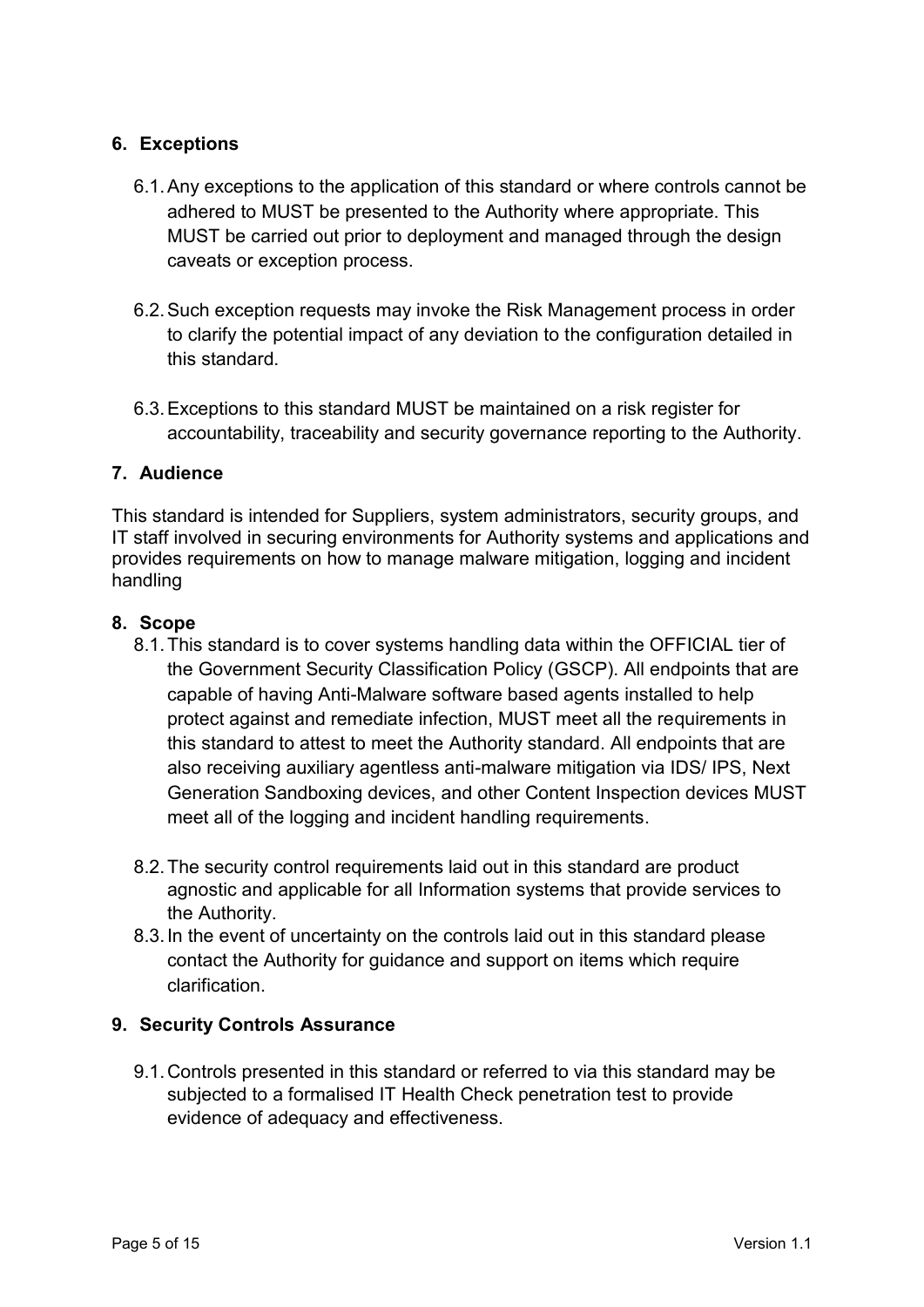# <span id="page-5-0"></span>**10.Malware Protection Security Requirements**

In this document the term MUST in upper case is used to indicate an absolute requirement. Failure to meet these requirements will require a formal exemption (see section [6. Exceptions] above).

# <span id="page-5-1"></span>10.1. Product Selection and Installation

| <b>Reference</b> | <b>Security Control Requirement</b>                                                                                                           |
|------------------|-----------------------------------------------------------------------------------------------------------------------------------------------|
| 10.1.1.          | When reviewing Anti-Malware software and Anti-Malware Content                                                                                 |
|                  | Inspection devices / services for procurement and deployment,                                                                                 |
|                  | Suppliers MUST demonstrate a clear awareness of the other Anti-                                                                               |
|                  | Malware technologies that provide similar functionality throughout the<br>systems architecture. The purpose of this awareness is to avoid the |
|                  | duplication of identical scanning engines throughout the security                                                                             |
|                  | control points in the infrastructure and therefore decrease any                                                                               |
|                  | unnecessary performance penalties.*                                                                                                           |
| 10.1.2.          | If open source Anti-Malware software is chosen, clear SLA's and                                                                               |
|                  | escalation processes MUST be defined in the case of software failure                                                                          |
|                  | IE) signature updates that may cause large scale false positives that                                                                         |
|                  | may adversely affect legitimate business software. (Note:                                                                                     |
|                  | Commercially based Anti-Malware will have well-defined SLA's as part                                                                          |
|                  | of the procurement and commercial contract. Open source Anti-                                                                                 |
|                  | Malware software will not necessarily have these in place by default).                                                                        |

# <span id="page-5-2"></span>10.2. User Awareness Training

| <b>Reference</b> | <b>Security Control Requirement</b>                                  |
|------------------|----------------------------------------------------------------------|
| 10.2.1.          | All Supplier staff, including contractors MUST complete Security     |
|                  | Awareness training as part of their induction training. This should  |
|                  | be completed as early as possible to the start date of their         |
|                  | employment or contract. The ideal timeline would be within the first |
|                  | week of employment or contract commencement.                         |
| 10.2.2.          | Long term staff MUST be appropriately informed of, and complete      |
|                  | any new modules of Security Awareness training within one month      |
|                  | of release.                                                          |
| 10.2.3.          | Long term staff MUST also complete Security Awareness training       |
|                  | at least annually.                                                   |
|                  |                                                                      |
|                  |                                                                      |
| 10.2.4.          | Historical records of training engagement and successful             |
|                  | completion MUST be recorded and auditable for each individual        |
|                  | member of staff, including contractors.                              |
| 10.2.5.          | Privileged Users who manage the Anti-Malware software,               |
|                  | hardware, processes and services MUST be able to demonstrate         |
|                  | the appropriate level of training for the products, processes and    |
|                  | services that they manage.                                           |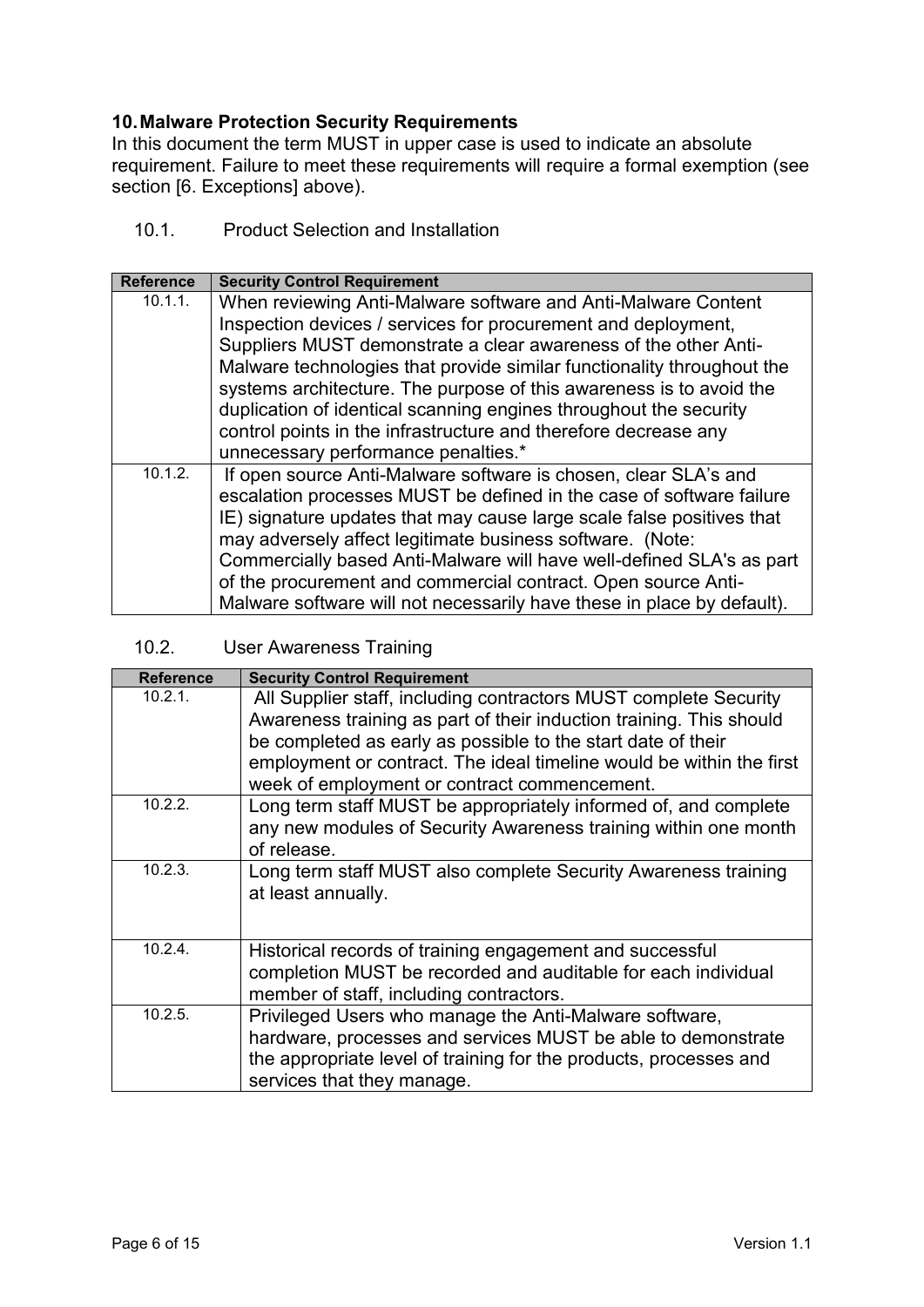# <span id="page-6-0"></span>10.3. Operating System

| <b>Reference</b> | <b>Security Control Requirement</b>                                                                                                                                                                                                                                                                                                                                                                                                                                                                               |
|------------------|-------------------------------------------------------------------------------------------------------------------------------------------------------------------------------------------------------------------------------------------------------------------------------------------------------------------------------------------------------------------------------------------------------------------------------------------------------------------------------------------------------------------|
| 10.3.1.          | The principle of least privilege MUST be applied to ensure that end<br>users have only the required access to perform their business<br>tasks, and have no access to modify any system parameters on<br>the Operating System other than for HID (Human Interface<br>Devices) for their personal ergonomic requirements. This includes,<br>but is not limited to restricting access to system logs, driver<br>settings, time settings, host based firewalls, process browsers, and<br>service management settings. |
| 10.3.2.          | Operating Systems MUST be running versions that are still under<br>active vendor support and must be patched under time sensitive<br>operating procedures according to SS-033 Patching Security<br>Standard                                                                                                                                                                                                                                                                                                       |
| 10.3.3.          | If an Operating System is in use that is no longer under vendor<br>support, a clear migration plan MUST exist and be well-defined<br>and monitored. Furthermore, other mitigations to ensure clear<br>restrictions to Internet based traffic and an adequate level of inline<br>Content Inspection MUST be in effect. (This is because end point<br>Anti-Malware software on these systems will not provide the<br>required level of protection).                                                                 |

# <span id="page-6-1"></span>10.4. Anti-malware software

| <b>Reference</b> | <b>Security Control Requirement</b>                             |
|------------------|-----------------------------------------------------------------|
| 10.4.1.          | Standard business users MUST not have any access to modify or   |
|                  | disable the scanning parameters of the Anti-Malware software.   |
|                  | This includes preventing user access to disable Anti-Malware    |
|                  | capabilities in the BIOS.                                       |
| 10.4.2           | Access to the Anti-Malware software console MUST be protected   |
|                  | to avoid any tampering by non-privileged users.                 |
| 10.4.3.          | Any privileged access exercised to modify Anti-Malware software |
|                  | scanning parameters MUST be fully logged and auditable.         |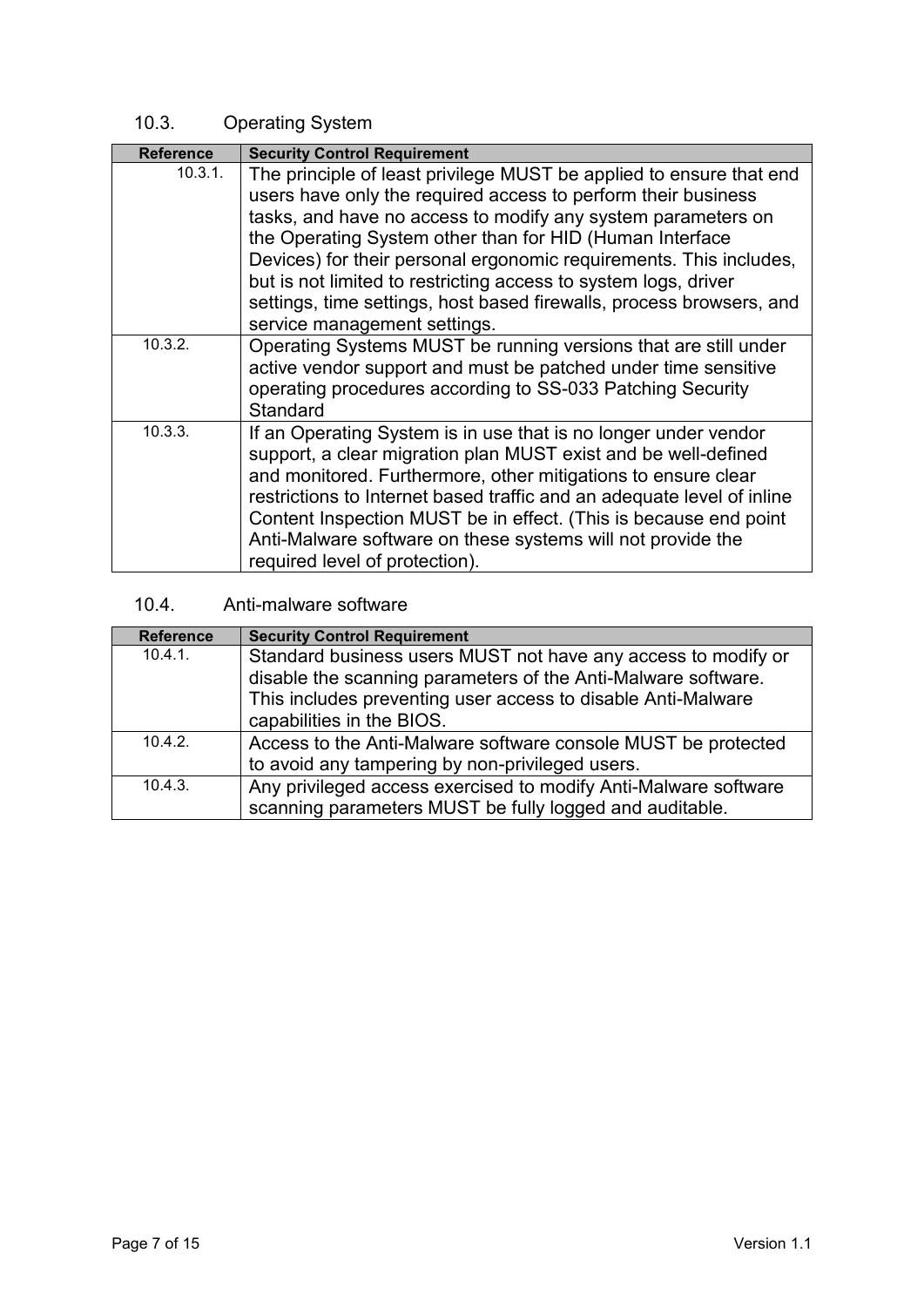# <span id="page-7-0"></span>10.5. Browser

| <b>Reference</b> | <b>Security Control Requirement</b>                                  |
|------------------|----------------------------------------------------------------------|
| 10.5.1.          | Standard business users MUST NOT have any access to modify           |
|                  | any of the browser based settings such as, but not limited to,       |
|                  | privacy settings, proxy settings, Active X, and Java based settings. |
| 10.5.2.          | Users MUST NOT have the ability to install or modify any browser     |
|                  | based plugins.                                                       |
| 10.5.3.          | The only browser based parameters that a standard business user      |
|                  | MUST have access to, is for the accommodation of ergonomic           |
|                  | requirements such as modifying the zoom feature for vision           |
|                  | assistance.                                                          |
| 10.5.4.          | Configuration on the browser MUST severely limit non-essential       |
|                  | browsing features such as web based popups and iFrames that do       |
|                  | not meet standard size requirements.                                 |
| 10.5.5.          | Users MUST:                                                          |
|                  | i) only use corporately approved browsers,                           |
|                  | ii) NOT have the ability to install any non-approved browsers        |
|                  | This is a specific clause to item 10.9.1.                            |

# <span id="page-7-1"></span>10.6. Removable Storage

| <b>Reference</b> | <b>Security Control Requirement</b>                                |
|------------------|--------------------------------------------------------------------|
| $10.6.1$ .       | Access to USB interfaces for standard business users on end user   |
|                  | devices such as, but not limited to Thin Clients, and Laptops MUST |
|                  | be restricted to HID's and authentication tokens only.             |
| 10.6.2.          | If an exception is granted for the business use of removable media |
|                  | the auto-run feature MUST be disabled and an on demand Anti-       |
|                  | Malware software scan MUST be completed and successfully           |
|                  | passed prior to the data being persisted on department systems     |
| 10.6.3.          | If removable media is to be introduced by exception, the device    |
|                  | SHOULD be first introduced to an air gapped machine and the        |
|                  | Anti-Malware software scan successfully completed prior to the     |
|                  | introduction to the main department corporate network.             |

# <span id="page-7-2"></span>10.7. VPN

| <b>Reference</b> | <b>Security Control Requirement</b>                                                                                                                                                                                                                                                                                                |
|------------------|------------------------------------------------------------------------------------------------------------------------------------------------------------------------------------------------------------------------------------------------------------------------------------------------------------------------------------|
| $10.7.1$ .       | Any VPN Concentrators aggregating remote workers access to<br>Authority systems MUST perform a posture check of the devices<br>attempting remote connectivity. This MUST include checks on<br>patching levels, Anti-Malware software signature levels Anti-<br>Malware software service status and confirmation that the device is |
|                  | appropriately authorised to access the network                                                                                                                                                                                                                                                                                     |
| 10.7.2.          | If remote workers end point devices do not meet posture check<br>requirements of the VPN concentrator, they MUST have a clear<br>facility in a quarantine/ staging area to rectify patching levels, Anti-<br>Malware software signature levels and service status in order to<br>reattempt successful connection.                  |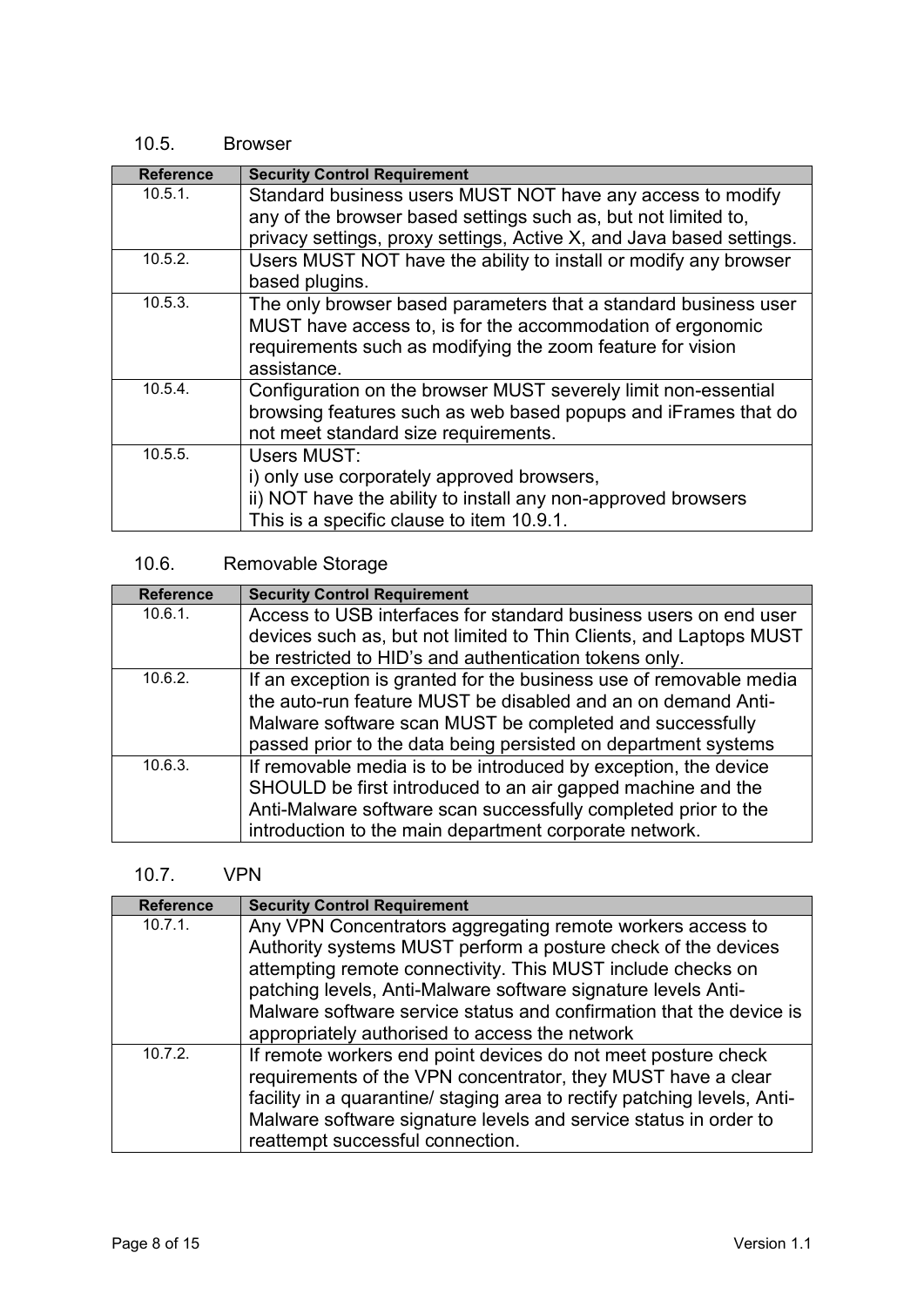| <b>Reference</b> | <b>Security Control Requirement</b>                               |
|------------------|-------------------------------------------------------------------|
| 10.7.3.          | Remote workers end point devices MUST NOT have the ability to     |
|                  | split tunnel during VPN connectivity and MUST NOT be able to      |
|                  | browse the Internet except exclusively via the VPN subject to all |
|                  | Authority outbound Internet browsing security controls.           |

# <span id="page-8-0"></span>10.8. Instant Messaging

| <b>Reference</b> | <b>Security Control Requirement</b>                                                                                                  |
|------------------|--------------------------------------------------------------------------------------------------------------------------------------|
| $10.8.1$ .       | If communicating with approved federated third parties (including<br>Suppliers) via an Instant Messaging channel, file transfer MUST |
|                  | have an on demand scan Anti-Malware software scan enabled.                                                                           |

# <span id="page-8-1"></span>10.9. General Software Controls

| <b>Reference</b> | <b>Security Control Requirement</b>                                   |
|------------------|-----------------------------------------------------------------------|
| 10.9.1.          | Standard business users MUST NOT have the ability to install          |
|                  | unauthorised software on any Authority end points                     |
| 10.9.2.          | End point controls MUST consider the use of application               |
|                  | whitelisting technologies to help mitigate the deployment of          |
|                  | unauthorised software and malware execution.                          |
| 10.9.3.          | All approved software MUST be subject to the same patching            |
|                  | standards as the underlying Operating System patching standards.      |
| 10.9.4.          | Any software found to have bypassed any control mechanisms for        |
|                  | installation MUST be subject to a formal review and uninstallation if |
|                  | deemed necessary.                                                     |

# <span id="page-8-2"></span>10.10. File Transfer Controls

| <b>Reference</b> | <b>Security Control Requirement</b>                                |
|------------------|--------------------------------------------------------------------|
| 10.10.1.         | File Transfers MUST be subject to at least one layer of content    |
|                  | inspection by Anti-Malware software prior to the data being        |
|                  | resident/ persistent on department systems                         |
| 10.10.2.         | File Transfers with approved third parties (including suppliers)   |
|                  | MUST be subject to at least two layers of content inspection.      |
|                  | Where decryption is possible, this MUST be done firstly by a       |
|                  | Security Boundary service, such as a Next Generation Firewall,     |
|                  | Web Application Firewall, or Proxy Server, and secondly by a real  |
|                  | time scan using the Anti-Malware software on the target end point. |
| 10.10.3.         | File Transfers MUST only be executed with approved third parties   |
|                  | (including suppliers) with active contracts/ commercial and inter- |
|                  | departmental agreements.                                           |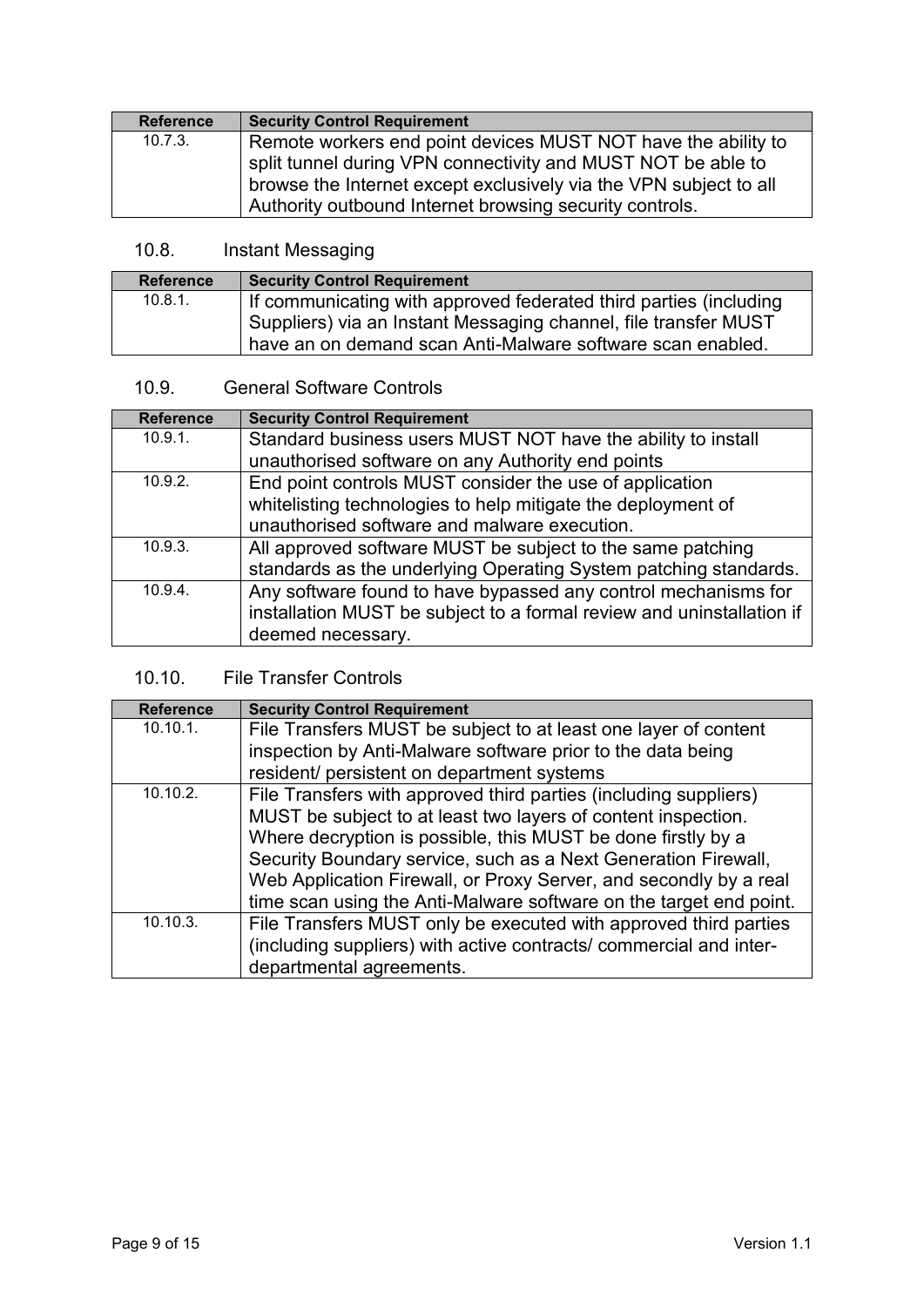# <span id="page-9-0"></span>10.11. Threat Intelligence

| <b>Reference</b> | <b>Security Control Requirement</b>                                |
|------------------|--------------------------------------------------------------------|
| $10.11.1$ .      | Anti-Malware threat intelligence feeds MUST be regularly collected |
|                  | and reviewed from known, trusted third parties (including          |
|                  | Suppliers). These MUST be digested by a dedicated team and         |
|                  | distributed to relevant stakeholders for consumption.              |

# <span id="page-9-1"></span>10.12. Anti-Malware Software

| <b>Reference</b> | <b>Security Control Requirement</b>                                   |
|------------------|-----------------------------------------------------------------------|
| 10.12.1.         | Anti-Malware software MUST be installed, verified and actively        |
|                  | running on the end points indicated on the Statement of               |
|                  | Applicability.                                                        |
| 10.12.2.         | Anti-Malware software MUST have on-access (real-time) scanning        |
|                  | enabled by default for general web browsing, file and folder          |
|                  | download and upload via email attachments.                            |
| 10.12.3.         | Anti-Malware software MUST have as a minimum frequency                |
|                  | interval a weekly on-demand scan completed of the entire file and     |
|                  | folder structure. This MUST include a scan of the start-up files,     |
|                  | boot records and memory.                                              |
| 10.12.4.         | If Anti-Malware software has any on-access (real-time) and/or on-     |
|                  | demand scan exceptions required, then these MUST be auditable,        |
|                  | well-defined and justified with a clear operational requirement.      |
|                  | Vendor documentation outlining requirements for Anti-Malware          |
|                  | software scan exceptions MUST be indexed and archived for easy        |
|                  | reference for operational and auditing contexts.                      |
| 10.12.5.         | Anti-Malware software MUST be configured to log any malware           |
|                  | detection to a centralised repository that is actively reviewed.      |
| 10.12.6.         | Anti-Malware software MUST be configured to disinfect, delete,        |
|                  | quarantine or encrypt malware upon detection. Encryption of the       |
|                  | malware MUST be reversible in the case of false positive detection    |
|                  | (IE: an XOR of the file is generally sufficient).                     |
| 10.12.7.         | Anti-Malware software MUST be configured to automatically             |
|                  | update signature or definition files in near real-time from a         |
|                  | centralised internal source and from the Internet directly as a fall- |
|                  | back mechanism.                                                       |
| 10.12.8.         | Anti-Malware software MUST endeavour to be running the latest         |
|                  | version of the underlying detection engine as well as the signature   |
|                  | or definition files.                                                  |
| 10.12.9.         | Anti-Malware software procurement and deployment processes            |
|                  | MUST consider the use of heuristic scanning methods as well as        |
|                  | traditional signature or definition based scanning.                   |
| 10.12.10.        | Anti-Malware software MUST be periodically verified for integrity.    |
|                  | This verification check MUST be managed via a centralised             |
|                  | console and adequately monitored. The meaning of integrity is that    |
|                  | the service/ process associated with the software is running, the     |
|                  | software remains tamper proof, the file and folder scanning           |
|                  | exceptions are as expected, the efficacy of the detection engine is   |
|                  | reviewed and the signature or definition files are being updated as   |
|                  | expected.                                                             |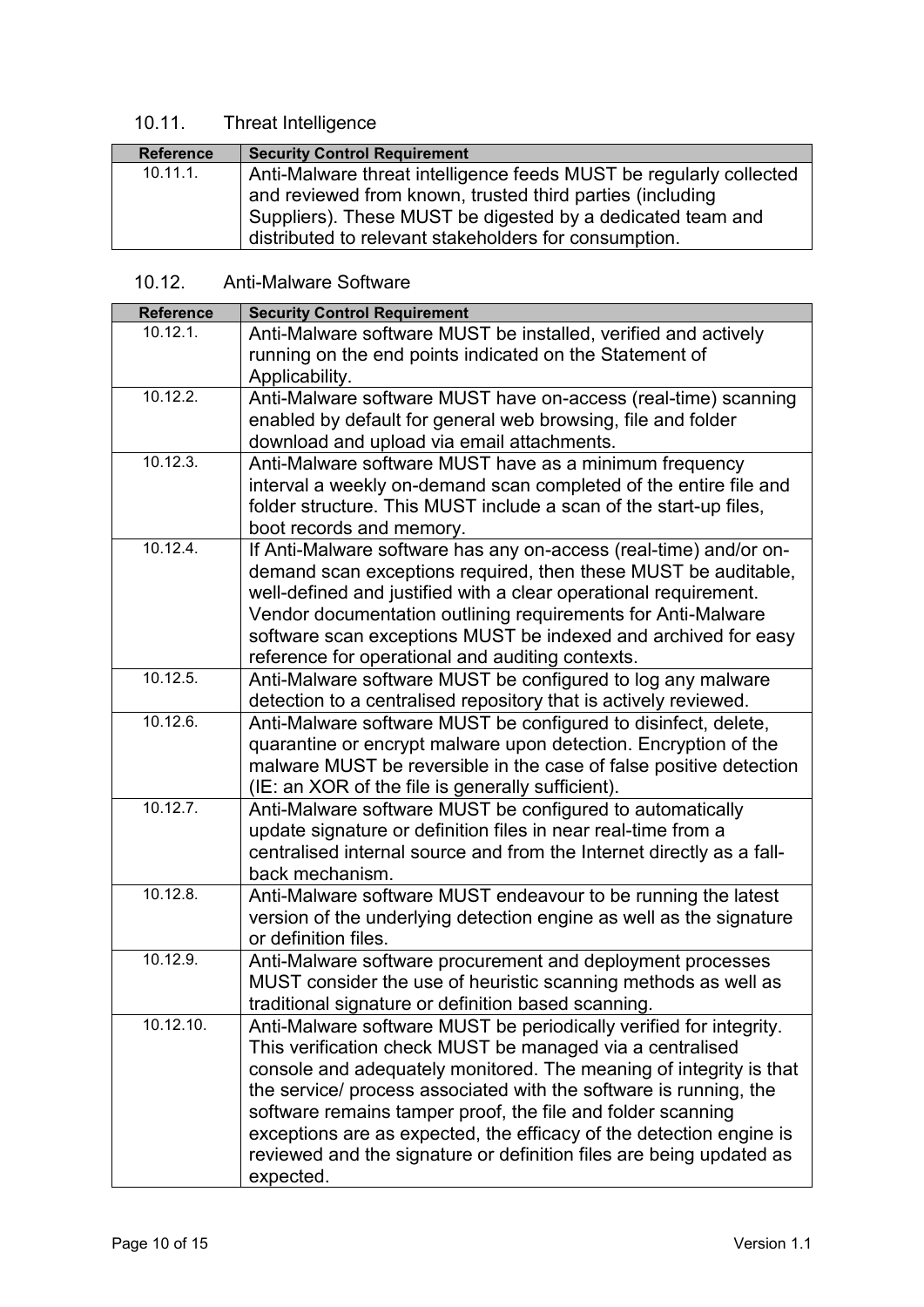| <b>Reference</b> | <b>Security Control Requirement</b>                             |
|------------------|-----------------------------------------------------------------|
| $10.12.11$ .     | Anti-Malware Software MUST have its resource management         |
|                  | options appropriately configured to ensure that CPU, memory and |
|                  | hard disk usage are never exhausted during operation            |

<span id="page-10-0"></span>

| 10.13. |  | Content Inspection and defence in depth |  |
|--------|--|-----------------------------------------|--|
|        |  |                                         |  |

| <b>Reference</b> | <b>Security Control Requirement</b>                                 |
|------------------|---------------------------------------------------------------------|
| 10.13.1.         | Any standard users MUST be subject to a whitelisting and            |
|                  | blacklisting URL reputation service for inspection for outbound     |
|                  | Internet Browsing.                                                  |
| 10.13.2.         | URL blacklisting reputational feeds for Internet Browsing MUST be   |
|                  | updated in as near to real-time as operationally feasible on the    |
|                  | Content Inspection boundary devices such as Next Generation         |
|                  | Firewalls, Proxy Servers, or Web Content Filtering gateways         |
|                  | referenced by the Internet Browsing boundary routers.               |
| 10.13.3.         | URL blacklisting and Content Inspection for Internet Browsing       |
|                  | MUST work in a blocking state for known malicious sites. In other   |
|                  | words, URL blacklisting Content Inspection MUST NOT work in an      |
|                  | "Inspect only" state for known malicious sites.                     |
| 10.13.4.         | Email Content Inspection MUST have at minimum two layers of         |
|                  | Anti-Malware scan performed prior to persisting attachments. This   |
|                  | will take the form of Email Content Inspection on the relevant Mail |
|                  | Gateway and also on the desktop, server or mobile endpoints Anti-   |
|                  | Malware software inspection engine.                                 |
| 10.13.5.         | Intrusion Detection systems MUST be configured and maintained       |
|                  | with the latest signatures and rule sets to help detect malware     |
|                  | intrusion attempts and also Indicators of Compromise.               |
| 10.13.6.         | Intrusion Prevention systems MUST be configured and maintained      |
|                  | with the latest signatures and rule sets to help mitigate malware   |
|                  | intrusion attempts and also block outbound command-and-control      |
|                  | traffic noted also as Indicators of Compromise. If configured they  |
|                  | MUST be in a block rather than inspect only mode after the initial  |
|                  | installation and learning phases are completed.                     |
| 10.13.7.         | Any Content Inspection technology capable of operating in an        |
|                  | active blocking mode, (as opposed to only inspecting content),      |
|                  | MUST have a clear and tested set of procedures to overcome any      |
|                  | false positives that may affect legitimate business process as part |
|                  | of an update that may inadvertently affect the Content Inspection   |
|                  | engines, signatures, rules, blacklisting, reputational services or  |
|                  | definition updates.                                                 |
| 10.13.8.         | Consideration MUST be given to complementary end point agent        |
|                  | based Defence in Depth technologies, such as Next Generation        |
|                  | Anti-Malware Software (in addition to traditional Anti-Malware      |
|                  | Software), host-based firewalls/ intrusion prevention software and  |
|                  | micro-virtualisation technologies.                                  |
| 10.13.9.         | Consideration MUST be given to complementary agentless              |
|                  | Defence in Depth technologies such as Isolation and Rendering       |
|                  | technologies, Sandboxing technologies and Data Science based        |
|                  | solutions to help identify Indicators of Compromise.                |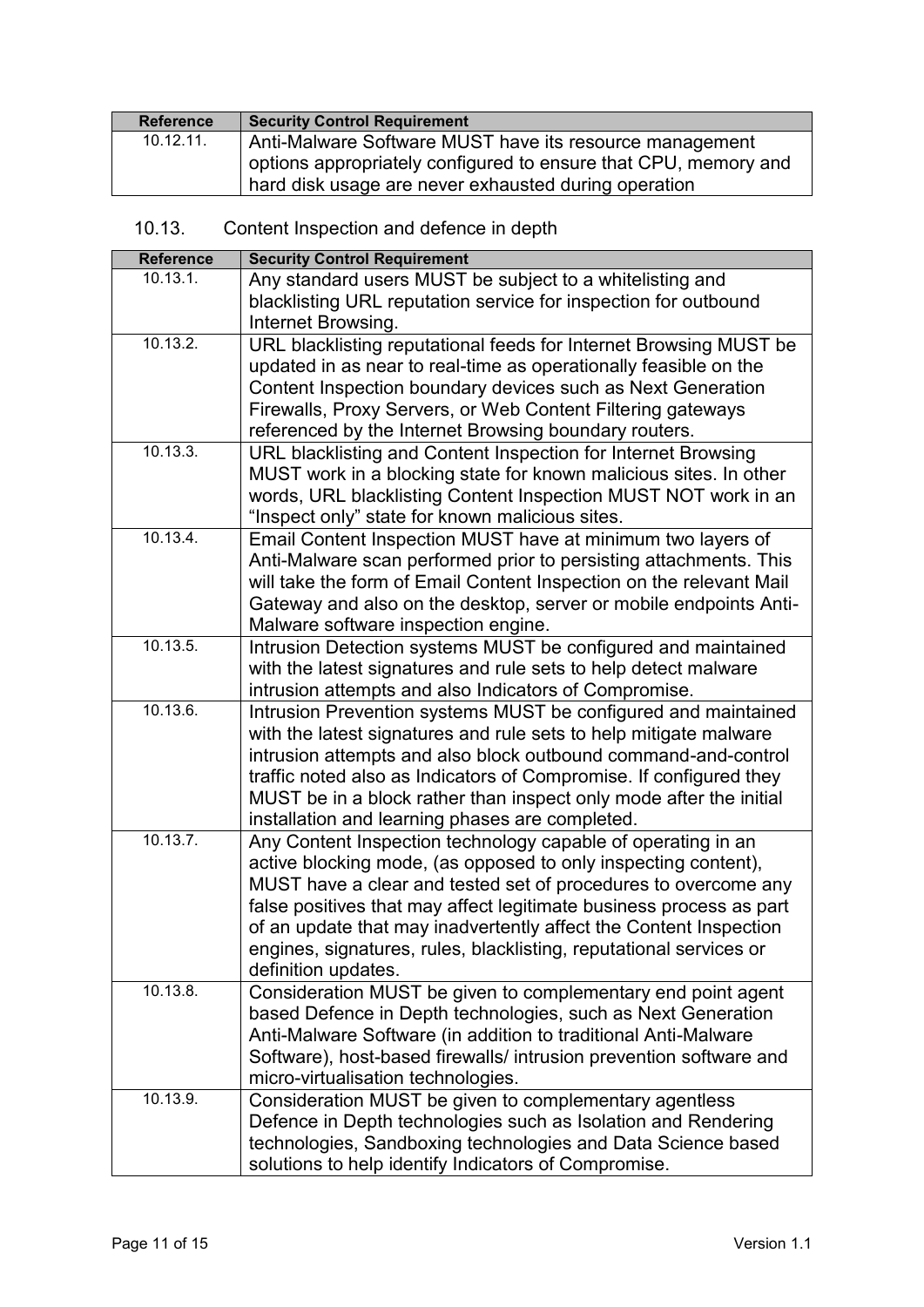<span id="page-11-0"></span>

| 10.14. | Log Configuration and Collection |  |
|--------|----------------------------------|--|
|        |                                  |  |

| <b>Reference</b> | <b>Security Control Requirement</b>                                                                                                            |
|------------------|------------------------------------------------------------------------------------------------------------------------------------------------|
| 10.14.1.         | Anti-Malware Software on every operational endpoint noted in the                                                                               |
|                  | Statement of Applicability MUST be configured to log any                                                                                       |
|                  | disinfection, deletion, quarantine or encryption actions in near real-                                                                         |
|                  | time to a native centrally managed console for the Anti-Malware                                                                                |
|                  | Software in use.                                                                                                                               |
|                  | Where near real-time logging is not possible, digest logging MUST                                                                              |
|                  | be configured.                                                                                                                                 |
| 10.14.2.         | The Anti-Malware Centralised Console MUST be configured to                                                                                     |
|                  | forward in near real-time or in a digested format logs aggregated                                                                              |
| 10.14.3.         | from the clients it manages to a centralised SIEM system.                                                                                      |
|                  | Any of the technologies in use in the "Content Inspection and                                                                                  |
|                  | Defence in Depth" subsection MUST have its detection, inspection,                                                                              |
|                  | blocking, quarantine, deletion, disinfection, traffic, and encryption<br>logs (where applicable) configured to forward in near real-time or in |
|                  | a digested format to a centralised SIEM.                                                                                                       |
| 10.14.4.         | Modifications to any element that affects the general operating                                                                                |
|                  | parameters of any Anti-Malware technology noted in the "Detection                                                                              |
|                  | Mechanisms" section including changes to logging facilities,                                                                                   |
|                  | administrative access, rule creation, and any content inspection                                                                               |
|                  | updates MUST be tamper proof and logged either in near real-time                                                                               |
|                  | or digested format to a centralised SIEM. This statement applies                                                                               |
|                  | equally to system initiated changes to the general operating                                                                                   |
|                  | parameters such as signature or definition file updates and system                                                                             |
|                  | administrator changes to general operating parameters such as file                                                                             |
|                  | and folder exception modification, privilege access modifications                                                                              |
|                  | and rule creation.                                                                                                                             |
| 10.14.5.         | Management of the centralised SIEM MUST NOT have any                                                                                           |
|                  | overlap for individual system administrators that manage ANY of                                                                                |
|                  | the systems noted in the Detection Mechanisms section.                                                                                         |

# <span id="page-11-1"></span>10.15. Log Review and analysis

| <b>Reference</b> | <b>Security Control Requirement</b>                             |
|------------------|-----------------------------------------------------------------|
| 10.15.1.         | Baseline Management Information of the Anti-Malware Software    |
|                  | logs and the Defence in Depth system logs MUST be validated,    |
|                  | reconciled and processed for monthly reporting. (This process   |
|                  | MUST include the removal of any false positives that may have   |
|                  | occurred during the reporting period so as not to overstate the |
|                  | incidence of malware detection, infection and action).          |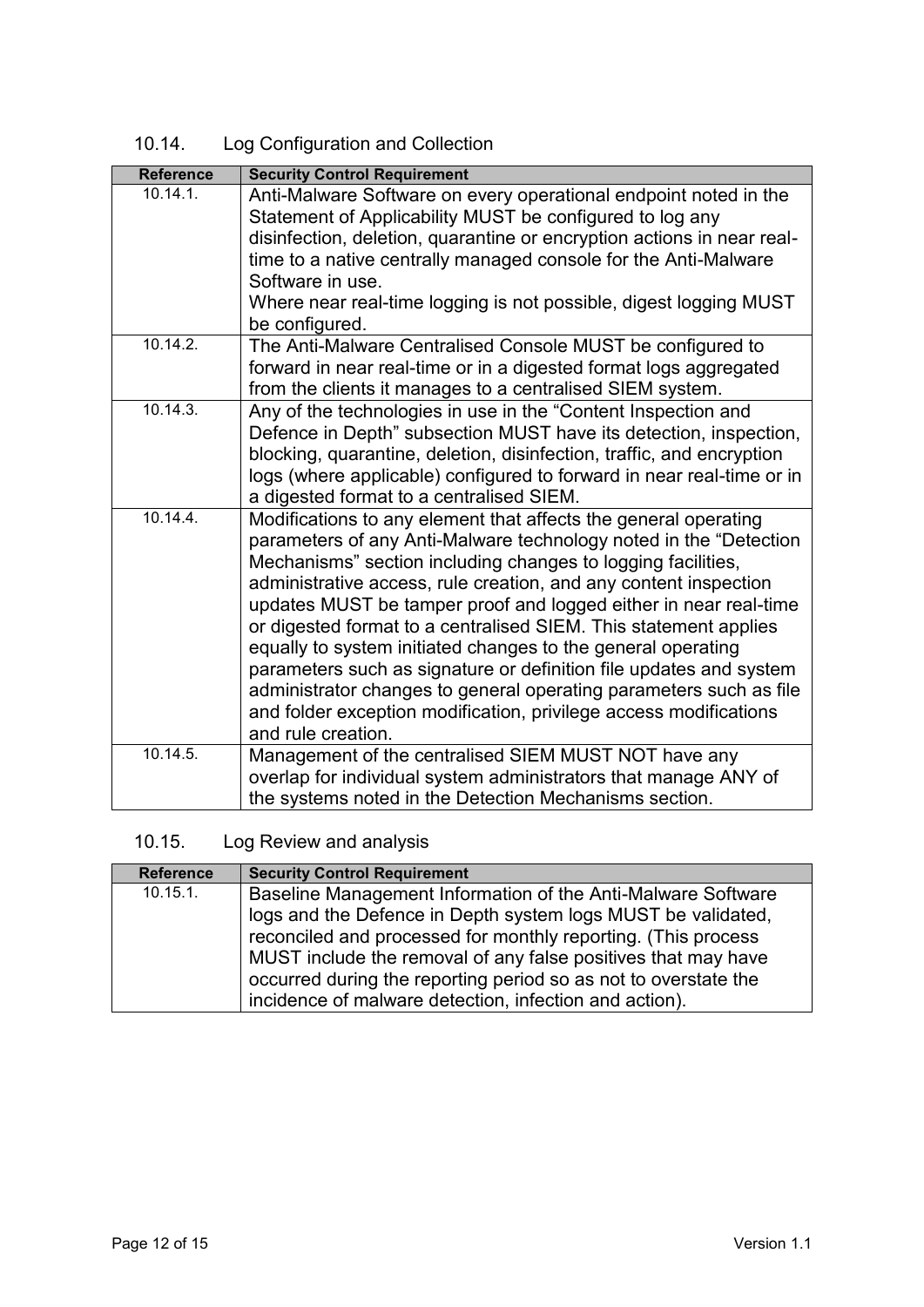10.16. Malware Incidents Preparation and Real Time Controls

<span id="page-12-0"></span>

| <b>Security Control Requirement</b><br><b>Reference</b><br>$10.16.1$ .<br>The incident response MUST contain well-defined procedures<br>including escalation processes to adequately deal with a Malware<br>risk event precipitation.<br>10.16.2.<br>The escalation process MUST contain a RACI matrix that is<br>explicitly tied to individuals, their titles and respective well-defined<br>action points during a Malware risk event precipitation.<br>10.16.3.<br>The escalation process MUST have qualitative and quantitative<br>upper bounds defined to trigger the actual escalation process to<br>the relevant parties indicated in the RACI matrix in point 10.16.2.<br>Upper bounds can be defined to metrics such as, but not limited to:<br>number of hosts affected, number of users affected, internal or<br>external service interruption statistics, and the particular<br>environment compromised<br>10.16.4.<br>Malware Incident Response MUST take into consideration |
|-------------------------------------------------------------------------------------------------------------------------------------------------------------------------------------------------------------------------------------------------------------------------------------------------------------------------------------------------------------------------------------------------------------------------------------------------------------------------------------------------------------------------------------------------------------------------------------------------------------------------------------------------------------------------------------------------------------------------------------------------------------------------------------------------------------------------------------------------------------------------------------------------------------------------------------------------------------------------------------------|
|                                                                                                                                                                                                                                                                                                                                                                                                                                                                                                                                                                                                                                                                                                                                                                                                                                                                                                                                                                                           |
|                                                                                                                                                                                                                                                                                                                                                                                                                                                                                                                                                                                                                                                                                                                                                                                                                                                                                                                                                                                           |
|                                                                                                                                                                                                                                                                                                                                                                                                                                                                                                                                                                                                                                                                                                                                                                                                                                                                                                                                                                                           |
|                                                                                                                                                                                                                                                                                                                                                                                                                                                                                                                                                                                                                                                                                                                                                                                                                                                                                                                                                                                           |
|                                                                                                                                                                                                                                                                                                                                                                                                                                                                                                                                                                                                                                                                                                                                                                                                                                                                                                                                                                                           |
|                                                                                                                                                                                                                                                                                                                                                                                                                                                                                                                                                                                                                                                                                                                                                                                                                                                                                                                                                                                           |
|                                                                                                                                                                                                                                                                                                                                                                                                                                                                                                                                                                                                                                                                                                                                                                                                                                                                                                                                                                                           |
|                                                                                                                                                                                                                                                                                                                                                                                                                                                                                                                                                                                                                                                                                                                                                                                                                                                                                                                                                                                           |
|                                                                                                                                                                                                                                                                                                                                                                                                                                                                                                                                                                                                                                                                                                                                                                                                                                                                                                                                                                                           |
|                                                                                                                                                                                                                                                                                                                                                                                                                                                                                                                                                                                                                                                                                                                                                                                                                                                                                                                                                                                           |
|                                                                                                                                                                                                                                                                                                                                                                                                                                                                                                                                                                                                                                                                                                                                                                                                                                                                                                                                                                                           |
|                                                                                                                                                                                                                                                                                                                                                                                                                                                                                                                                                                                                                                                                                                                                                                                                                                                                                                                                                                                           |
|                                                                                                                                                                                                                                                                                                                                                                                                                                                                                                                                                                                                                                                                                                                                                                                                                                                                                                                                                                                           |
|                                                                                                                                                                                                                                                                                                                                                                                                                                                                                                                                                                                                                                                                                                                                                                                                                                                                                                                                                                                           |
|                                                                                                                                                                                                                                                                                                                                                                                                                                                                                                                                                                                                                                                                                                                                                                                                                                                                                                                                                                                           |
| accidental tip-off to malicious insiders as part of the well-defined                                                                                                                                                                                                                                                                                                                                                                                                                                                                                                                                                                                                                                                                                                                                                                                                                                                                                                                      |
| procedures outlined in point 10.16.1 In other words, escalation                                                                                                                                                                                                                                                                                                                                                                                                                                                                                                                                                                                                                                                                                                                                                                                                                                                                                                                           |
| MUST operate on a need-to-know basis, rather than be broadcast                                                                                                                                                                                                                                                                                                                                                                                                                                                                                                                                                                                                                                                                                                                                                                                                                                                                                                                            |
| based.                                                                                                                                                                                                                                                                                                                                                                                                                                                                                                                                                                                                                                                                                                                                                                                                                                                                                                                                                                                    |
| 10.16.5.<br>The Incident Response MUST have well-defined upper bounds to                                                                                                                                                                                                                                                                                                                                                                                                                                                                                                                                                                                                                                                                                                                                                                                                                                                                                                                  |
| trigger the isolation and intentional service disruption in order to                                                                                                                                                                                                                                                                                                                                                                                                                                                                                                                                                                                                                                                                                                                                                                                                                                                                                                                      |
| effectively contain, disinfect and remediate the Malware related                                                                                                                                                                                                                                                                                                                                                                                                                                                                                                                                                                                                                                                                                                                                                                                                                                                                                                                          |
| incident. Point 10.16.2 implies that the decision to take this action                                                                                                                                                                                                                                                                                                                                                                                                                                                                                                                                                                                                                                                                                                                                                                                                                                                                                                                     |
| MUST be tied to an individual/ individuals as indicated by the                                                                                                                                                                                                                                                                                                                                                                                                                                                                                                                                                                                                                                                                                                                                                                                                                                                                                                                            |
| RACI.                                                                                                                                                                                                                                                                                                                                                                                                                                                                                                                                                                                                                                                                                                                                                                                                                                                                                                                                                                                     |
| 10.16.6.<br>The Incident Response MUST record all actions taken as part of                                                                                                                                                                                                                                                                                                                                                                                                                                                                                                                                                                                                                                                                                                                                                                                                                                                                                                                |
| the specific incident response handling timeline. This is in                                                                                                                                                                                                                                                                                                                                                                                                                                                                                                                                                                                                                                                                                                                                                                                                                                                                                                                              |
| accordance with the ACPO Good Practice Guide for Digital                                                                                                                                                                                                                                                                                                                                                                                                                                                                                                                                                                                                                                                                                                                                                                                                                                                                                                                                  |
| Evidence Principle 3. This will be crucial for any forensic, post                                                                                                                                                                                                                                                                                                                                                                                                                                                                                                                                                                                                                                                                                                                                                                                                                                                                                                                         |
| mortem and lessons learnt work to be completed subsequently.                                                                                                                                                                                                                                                                                                                                                                                                                                                                                                                                                                                                                                                                                                                                                                                                                                                                                                                              |
| 10.16.7.<br>For data and services provided in offshore locations, the Incident                                                                                                                                                                                                                                                                                                                                                                                                                                                                                                                                                                                                                                                                                                                                                                                                                                                                                                            |
| Response MUST have clear guidance to the laws, processes and                                                                                                                                                                                                                                                                                                                                                                                                                                                                                                                                                                                                                                                                                                                                                                                                                                                                                                                              |
| procedures relating to Malware Incidents that may precipitate in                                                                                                                                                                                                                                                                                                                                                                                                                                                                                                                                                                                                                                                                                                                                                                                                                                                                                                                          |
| these locations.                                                                                                                                                                                                                                                                                                                                                                                                                                                                                                                                                                                                                                                                                                                                                                                                                                                                                                                                                                          |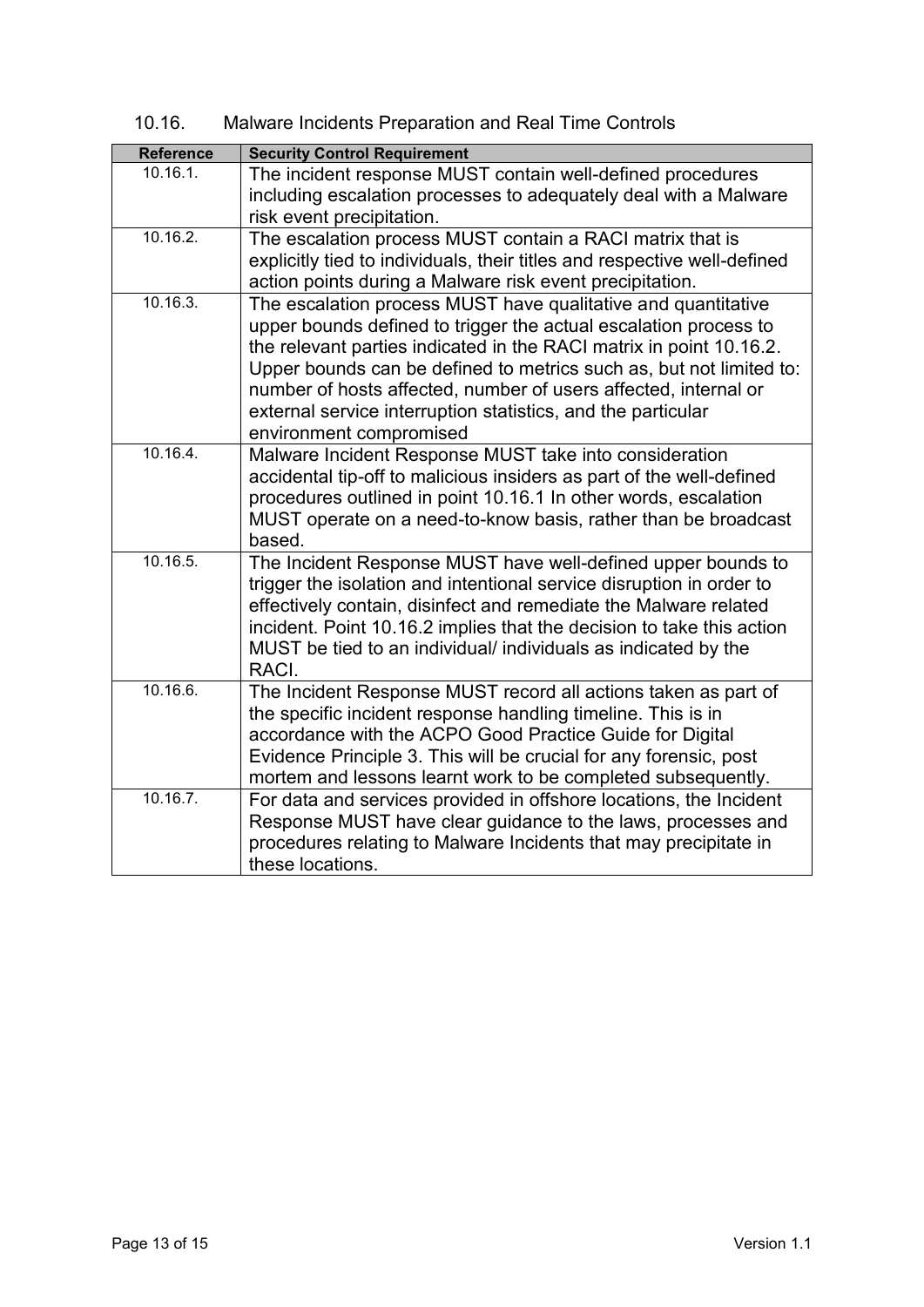## <span id="page-13-0"></span>10.17. Malware Incidents Post Mortem

| <b>Reference</b> | <b>Security Control Requirement</b>                                                                                                                                                                                                                                                                                                                                                                                 |
|------------------|---------------------------------------------------------------------------------------------------------------------------------------------------------------------------------------------------------------------------------------------------------------------------------------------------------------------------------------------------------------------------------------------------------------------|
| $10.17.1$ .      | Subsequent to the containment of a Malware related incident and<br>return to BAU the Incident Response MUST ensure that adequate<br>forensic work is completed on a need-to-know basis to quantify the<br>actual impact of the Malware infection. (Impact can be defined as<br>the degradation of the Authority's Confidentiality, Integrity,<br>Availability and Non-Repudiation relating to its data, systems and |
|                  | reputation).                                                                                                                                                                                                                                                                                                                                                                                                        |
| 10.17.2.         | Subsequently following the containment of a Malware related<br>incident and return to BAU, the Incident Response MUST ensure<br>that an adequate post mortem is completed by those individuals<br>implicitly noted in Point 10.16.2 and that a Lessons Learnt log be<br>recorded and archived for future review and audit.                                                                                          |
| 10.17.3.         | The Incident Response, particularly relating to recovery from<br>Malware risk event precipitation, MUST include well-defined<br>procedures to restore data from secure backups.                                                                                                                                                                                                                                     |

#### <span id="page-13-1"></span>**11.Introduction**

Compliance with this standard MUST occur as follows:

| <b>Compliance</b>    | Due Date                                         |
|----------------------|--------------------------------------------------|
| $\vert$ On-going     | From the first day of approval                   |
| <b>Retrospective</b> | Within 6 months of the approval of the standard. |

#### <span id="page-13-2"></span>**12.Accessibility**

No user interfaces are included in this standard and accessibility is not applicable as part of this standard. However, it is deemed that Suppliers implementing this standard are obliged to incorporate accessibility functions where necessary.

#### <span id="page-13-3"></span>**13.Definition of Terms**

| <b>Term</b> | <b>Definition</b>                                                                                                                                  |
|-------------|----------------------------------------------------------------------------------------------------------------------------------------------------|
| <b>MUST</b> | Within this document the term MUST means mandatory; it is<br>an absolute requirement and where cannot be met an<br>exemption needs to be in place. |